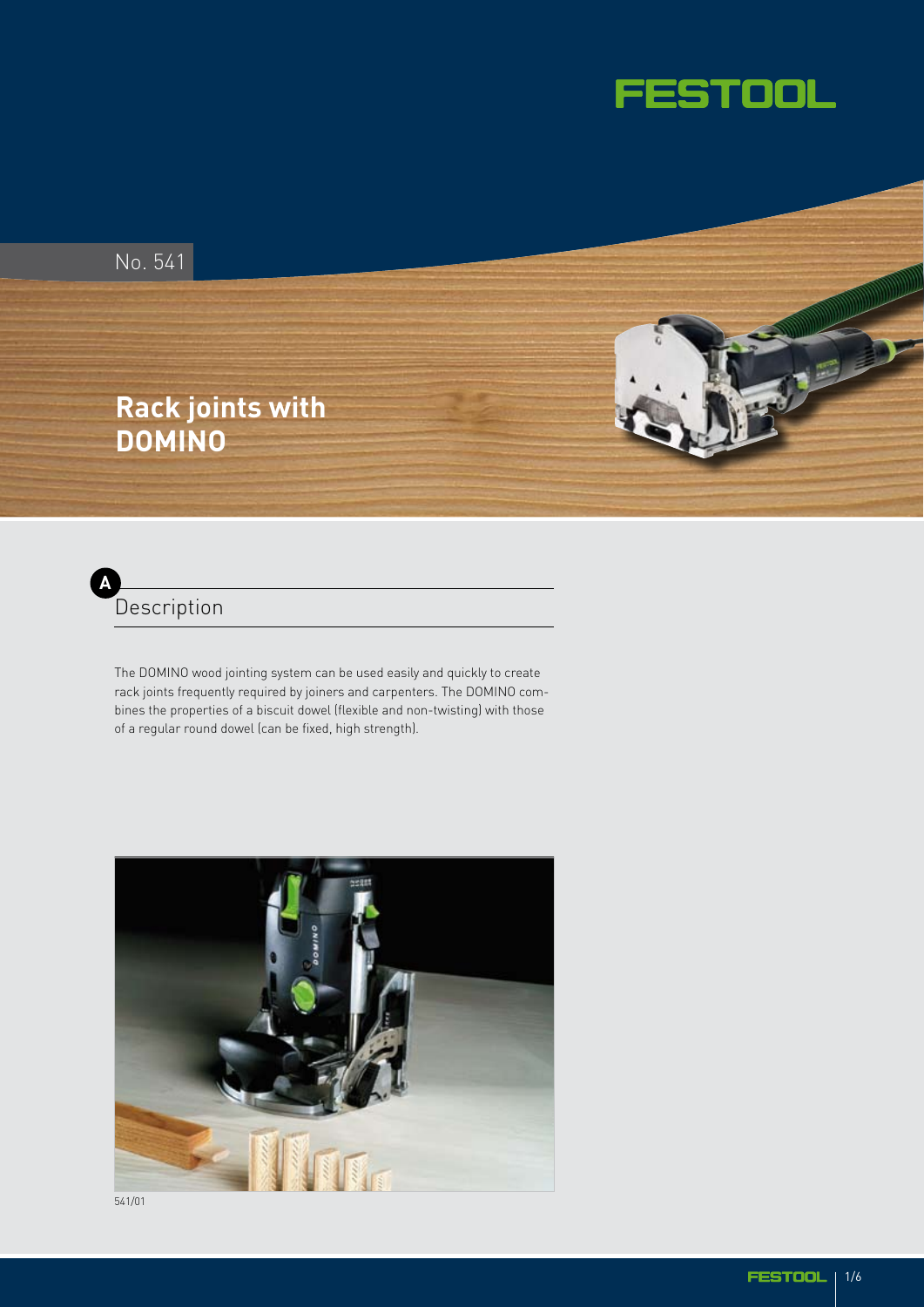

The DOMINO wood jointing system is a unique new jointing system. It consists of the DOMINO jointer DF 500 Q developed by Festool and a loose spigot in the shape of the oval DOMINO (see Fig. 541/2).

The DOMINO is available in 6 sizes:

and thus safe work (see Fig. 541/3).

4 x 20 mm 6 x 40 mm 8 x 40 mm 8 x 50 mm 10 x 50 mm



541/03

541/04

**B**



In this application example, the DOMINO wood jointing system is used to build a stool frame made of beech (see Fig. 541/4).

The routing movement of the DOMINO jointer DF 500 Q is unique among hand-held machines. The special feature is the simultaneous rotary and swinging movement of the cutter. This feature guarantees kickback-free

DOMINOs of size 5 x 30 mm and 8 x 40 mm are used.



541/05



541/06

## Tools/accessories

Basic equipment:

| Denomination                                                       | Order no. |
|--------------------------------------------------------------------|-----------|
| DOMINO jointer DF 500 Q GB 240V (see Fig. 541/5)                   | 574 256   |
| DOMINO 5x30 mm                                                     | 493 296   |
| DOMINO 8x40 mm                                                     | 493 298   |
| DOMINO cutter D.5 mm                                               | 493 490   |
| DOMINO cutter D 8 mm                                               | 493492    |
| DOMINO trim stop LA-DF 500 (see Fig. 541/6)                        | 493 487   |
| The following Festool accessories can help you make a frame joint: |           |
| Multifunction table MFT 1080                                       | 490888    |
| Clamps MFT-SP                                                      | 488 030   |
| Suction hose plug it D 27                                          | 456 746   |
| CTM series mobile dust extractor                                   |           |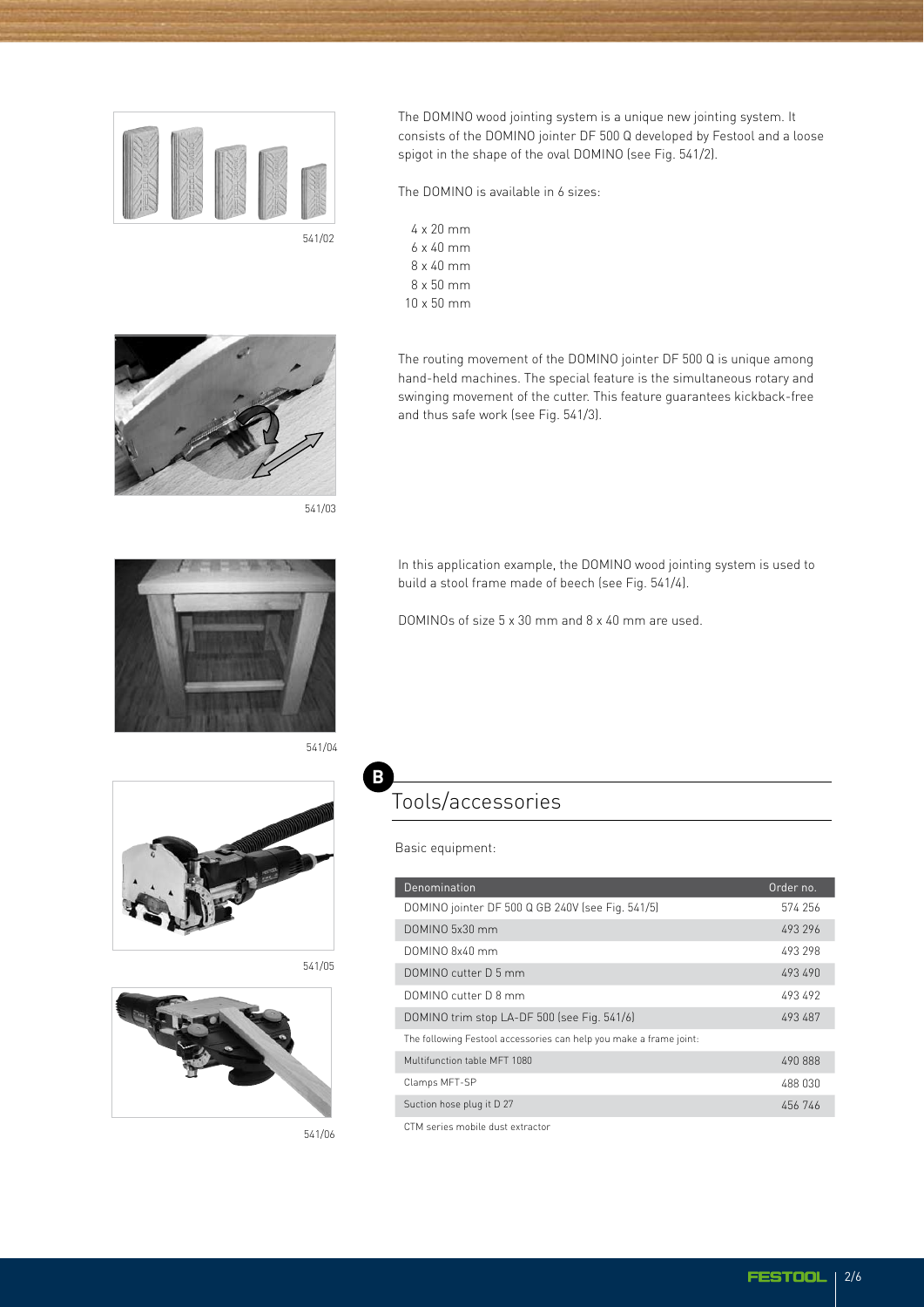



541/08



541/09



541/10



541/11

541/07 Changing cutters:

Selection and assembly of the necessary cutter: In our example, cutter diameters of 5 mm and 8 mm are used.

Important: Prior to changing the tool, the Plug it cable must be removed from the machine!

1. Raise the release lever until the machine disengages using the size 8 open-ended spanner provided for this purpose (see Fig. 541/9).

2. Disconnect the motor unit from the guide frame (see Fig. 541/10).

3. Hold in the spindle lock (see Fig. 541/9, red arrow) and use the size 8 open-ended spanner to screw the cutter onto the cutter spindle and tighten it.

4. Release the spindle lock.

5. Slide on guide frame and motor unit until they audibly engage.

6. Connect the Plug it cable and extractor hose.

Adjusting dowel hole width:

At the DOMINO jointer, the dowel hole width can be adjusted easily (see Fig. 541/11). With a frame joint, the elongated hole is cut to fit the DOMINO exactly.

As with a round dowel, alignment to the front edge is exact.

Additional DOMINO holes can be routed with the next larger hole width. The DOMINOs then have play in the cut.

The hole width can be set with the rotary switch while the machine is running!

DOMINO hole widths:

Setting 1: 14 mm plus cutter diameter Setting 2: 20 mm plus cutter diameter Setting 3: 24 mm plus cutter diameter

The D6 cutter and setting 1 for the DOMINO hole width (see Fig. 541/11) are used to create an elongated hole with a width of 20 mm; setting 2 then produces a displacement path of 4 mm.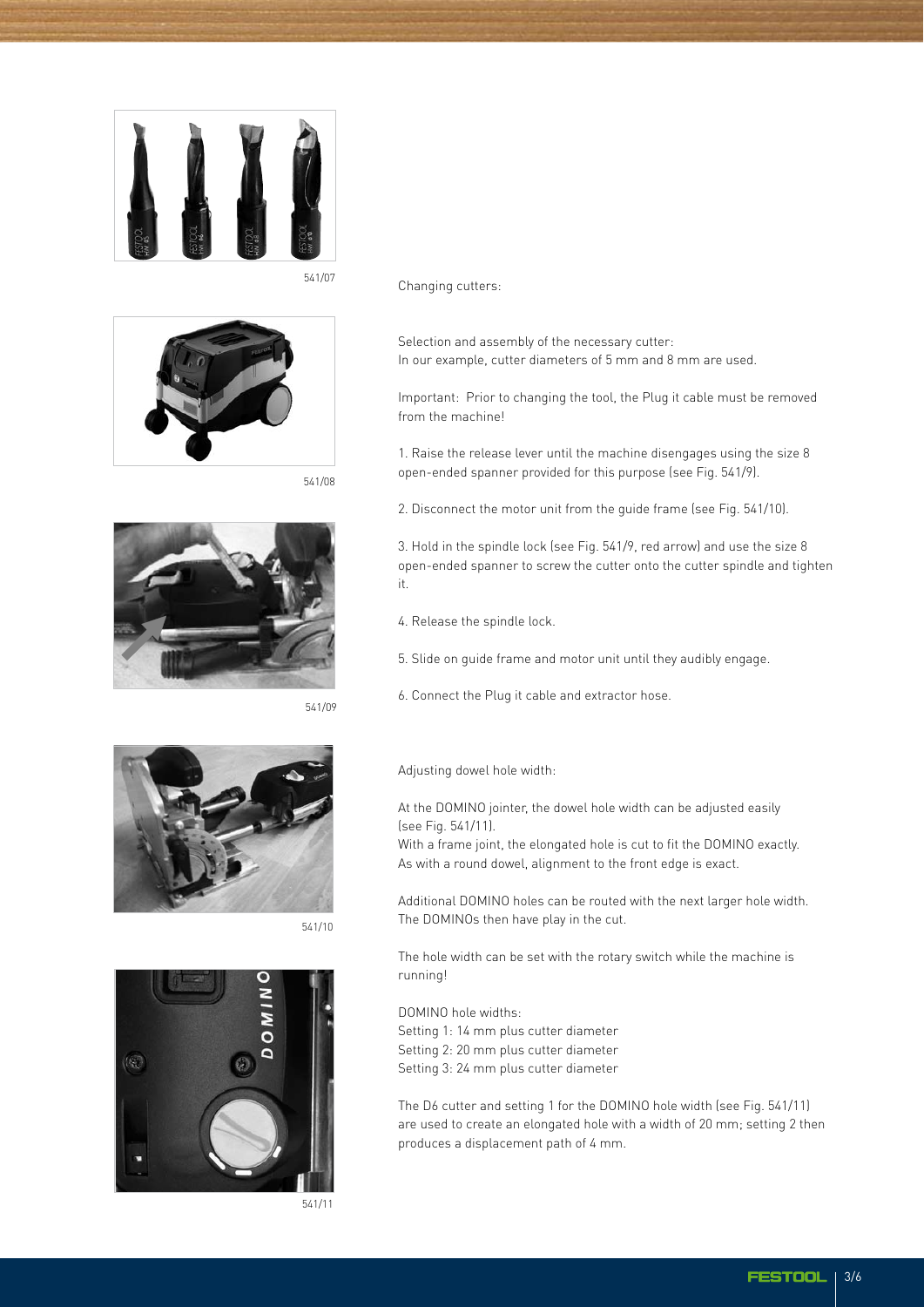

541/12

**C**



541/13

## Preparation/set-up

Set the router table to 90° (see Fig. 541/12).

Set the routing depth of the dowel length accordingly (see Fig. 541/13).

DOMINOs of size 5 x 30 mm and 8 x 40 mm are used in the example.

Set the routing depth to 20 mm (corresponds to half of the dowel length 8 x 40 mm).



541/14



Set the routing height at the quick selection to correspond to the material thickness (see Fig. 541/14).



**E** Procedure

> The parts are arranged in the pairs in which they are subsequently assembled.

Tip: Making a mark (joiner's triangle, see Fig. 542/15) helps to find the place for routing.

541/15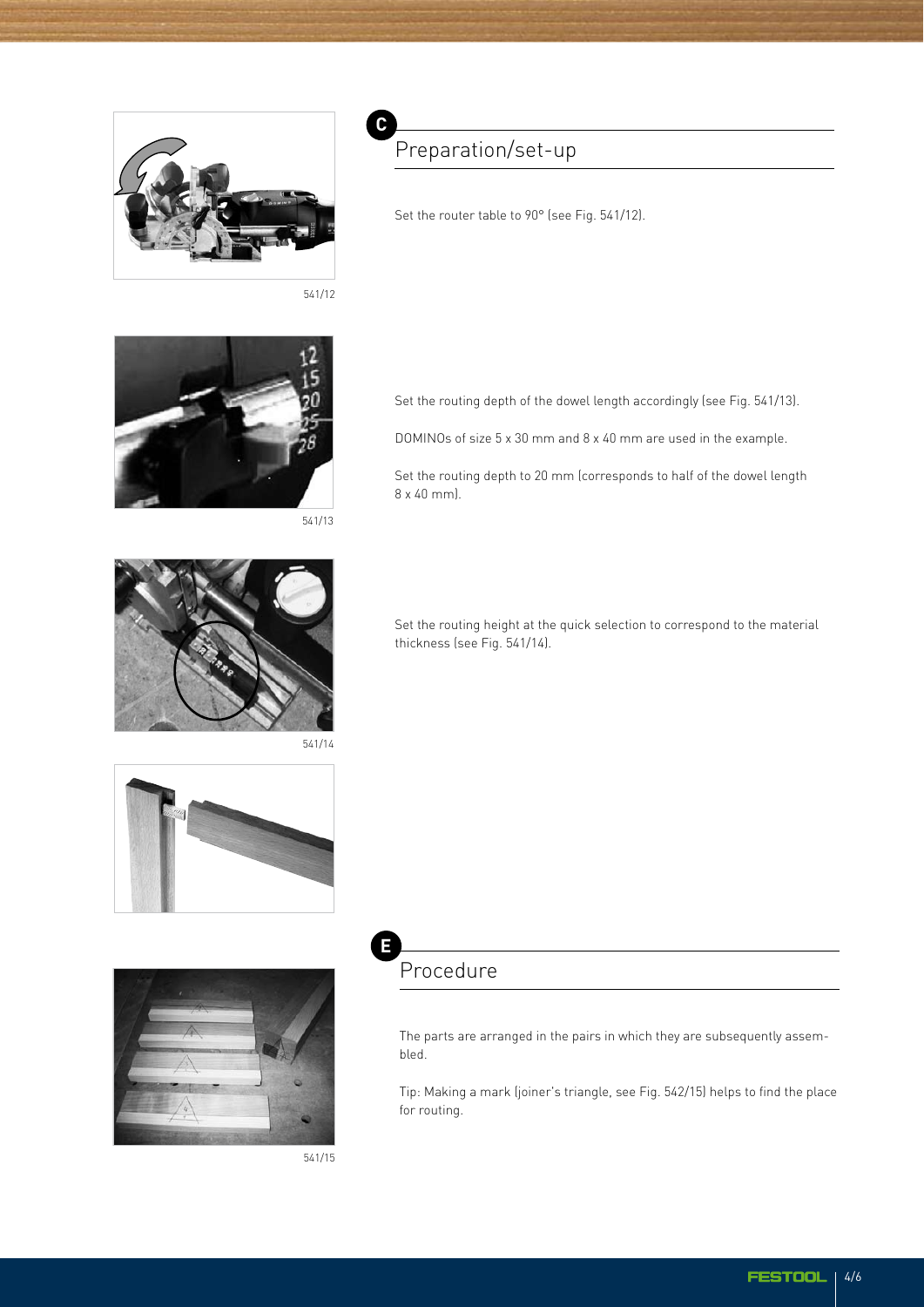

The position of the support height is marked out on the stool legs (see Fig. 541/16). In the example, the lower supports are 100 mm high; the upper support is attached via the stop pins (see Fig. 541/18) of the DOMINO jointer.



541/17



541/18





541/19

The stool leg is attached securely with clamping elements on the multifunction

Select setting 1 for the dowel hole size (see Fig. 541/11).

table (see Fig. 541/17).

Position the DOMINO jointer DF 500 Q with the help of the stop pins and cut the first DOMINO hole (see Fig. 541/17).

With the help of the trim stop, the DOMINOs are cut on the face centrally into the supports (see Fig. 541/19).